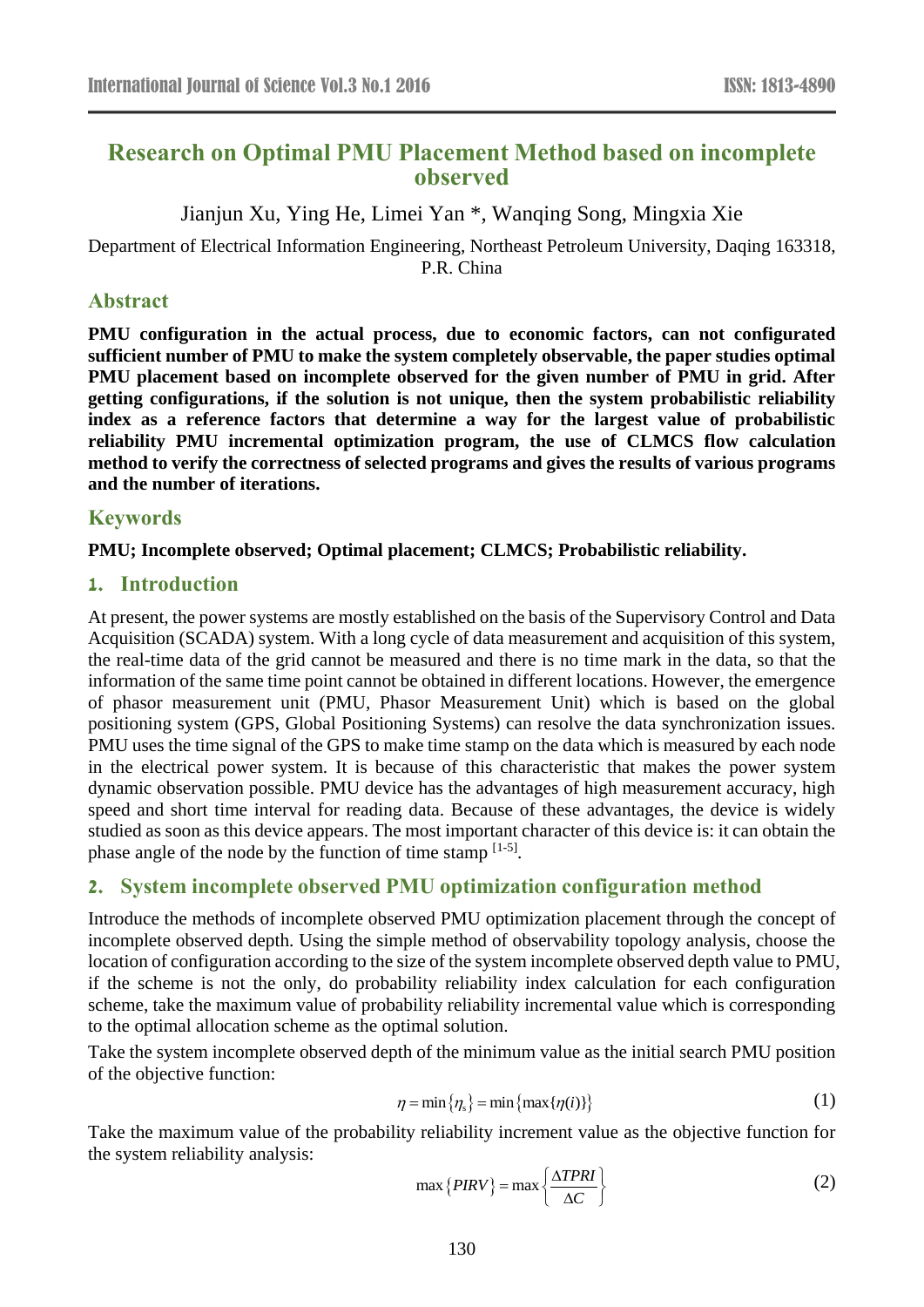The system incomplete observed PMU optimal configuration steps are as follows:

1. Input the electrical power system nodes correlation matrix A, the number  $<sup>m</sup>$  of configuring PMU</sup> and the node number  $<sup>n</sup>$  of system;</sup>

- 2. The number of initialization configuration scheme *t* ;
- 3. Make counter  $i = 1$ ;
- 4. Set node  $i$  as the starting configuration PMU node;

5. Use incidence matrix A to find the node  $j$  which has a direct connect relationship with the node *i*, make  $\eta(i) = \eta(j) = 0$ ;

6. Search for the number of branches *l* which other nodes K  $(k \neq i, j)$  in the system pass through in the shortest path when they reach the directly observed node  $i$  or indirectly observable node  $j$ , and  $\text{make } \eta(k) = l$ ;

7. Compare the incomplete observed depth value of each node under the situation of PMU configuration on node *i* . Choose the maximum value of incomplete observed depth as the incomplete observed depth  $\eta_s$  of the system configuration this time;

8. When determine  $i = n$ , compare the n different maximum values which we obtain in step 7. Output the minimum value among the maximum values as the result for searching the incomplete observed depth of the whole system, at the same time outputting the number of  $\min\{\eta_s\}$  t. Otherwise, make  $i = i + 1$ , then return to Step 4 to continue the search;

9. When determine the number of configuration scheme $t = 1$ , output the value of the node  $i$  obtained from  $\min\{\eta_s\}$ , end, otherwise do the probability reliability assessment on each scheme.

#### **3. The example analysis**

Beforehand we set up that the equipment depreciation rate  $i = 5\%$ , the equipment service life is 10 years and the convergence condition of power flow calculation is  $\varepsilon = 10^{-6}$ . When calculating the power flow result deviation of each configuration scheme, the power flow is calculated in the sample size of the regulation for 100 times. In this paper, the IEEE14 node system is researched by being configurated a PMU device. And, the New England 39-node system is researched by being configurated two PMU.

When PMU is installed in different nodes, the calculation result of the system incomplete observed depth is 2, 3, and 4. PMU installed in different nodes, the minimum value of the system incomplete observed depth is 2. We regard 2 as an incomplete observed depth of the whole. So for pre-instaling a PMU device, we have the following five kinds of schemes:

- 1. If installed on node 2, nodes 1, 3, 4 and node 5 can be indirectly measured;
- 2. If installed on node 4, nodes 2, 3, 5, 7, 8 and node 9 can be indirectly measured;
- 3. If installed on node 5, nodes 1, 2, 4 and node 6 can be indirectly measured;
- 4. If installed on node 6, nodes 5, 11, 12 and node 13 can be indirectly measured;
- 5. If installed on node 9, nodes 4, 7, 8, 10 and node 14 can be indirectly measured.

Since the scheme is not unique, so we conduct the probabilistic reliability assessment and determine the unique solution. In this article, we will regard probability reliability problems as equal appearing and all appearing, then make  $\omega_1 = \omega_2 = \omega_3 = \omega_4 = 1$ , but the size of the reliability is determined by the respective calculation value. Calculation of probabilistic reliability incremental value is shown in table 2.

Through the table 2, the probabilistic reliability incremental value *PIRV* of scheme 4 is relatively greater. Reliability and economy of power system can be better balanced, then the plan 4 is the optimal scheme.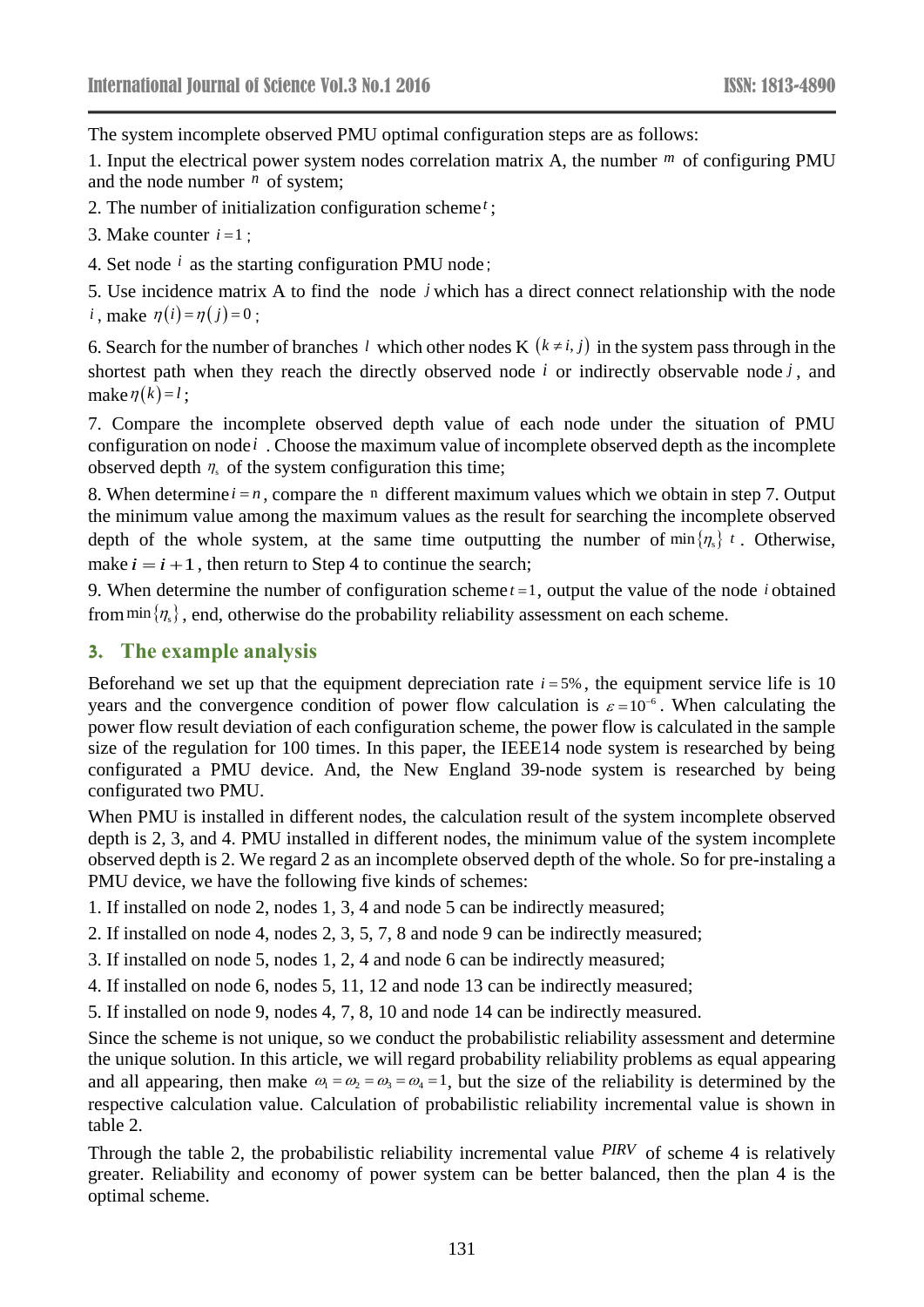The system configurated no PMU unit is presented as 0 scheme. The power flow methods are applied to the above six kinds of schemes for comparing the iteration times of power flow calculation. As shown in Figure 5, we can know that iteration times of power flow calculation in solutions 1-5 are less than that in 0 scheme.

| Scheme | ∆TPRI    | $\Delta C$ (ten thousand) | <i>PIRV</i> (1/the thousand) |  |  |  |
|--------|----------|---------------------------|------------------------------|--|--|--|
|        | 0.010228 | 15219.30                  | 6.72e-7                      |  |  |  |
| ∸      | 0.007413 | 15108.94                  | $4.91e-7$                    |  |  |  |
|        | 0.004238 | 15004.31                  | $2.82e-7$                    |  |  |  |
| 4      | 0.011242 | 15382.81                  | $7.31e-7$                    |  |  |  |
|        | 0.010481 | 15192.64                  | 6.90e-7                      |  |  |  |

Table 1 Different schemes of probabilistic reliability assessment results



Figure 1. Comparison of iteration times of flow calculation in each scheme.

Figure 6 and 7 are the variation of expected error and standard deviation by using CLMCS method to calculate the voltage amplitude results in above 6 kinds of schemes.

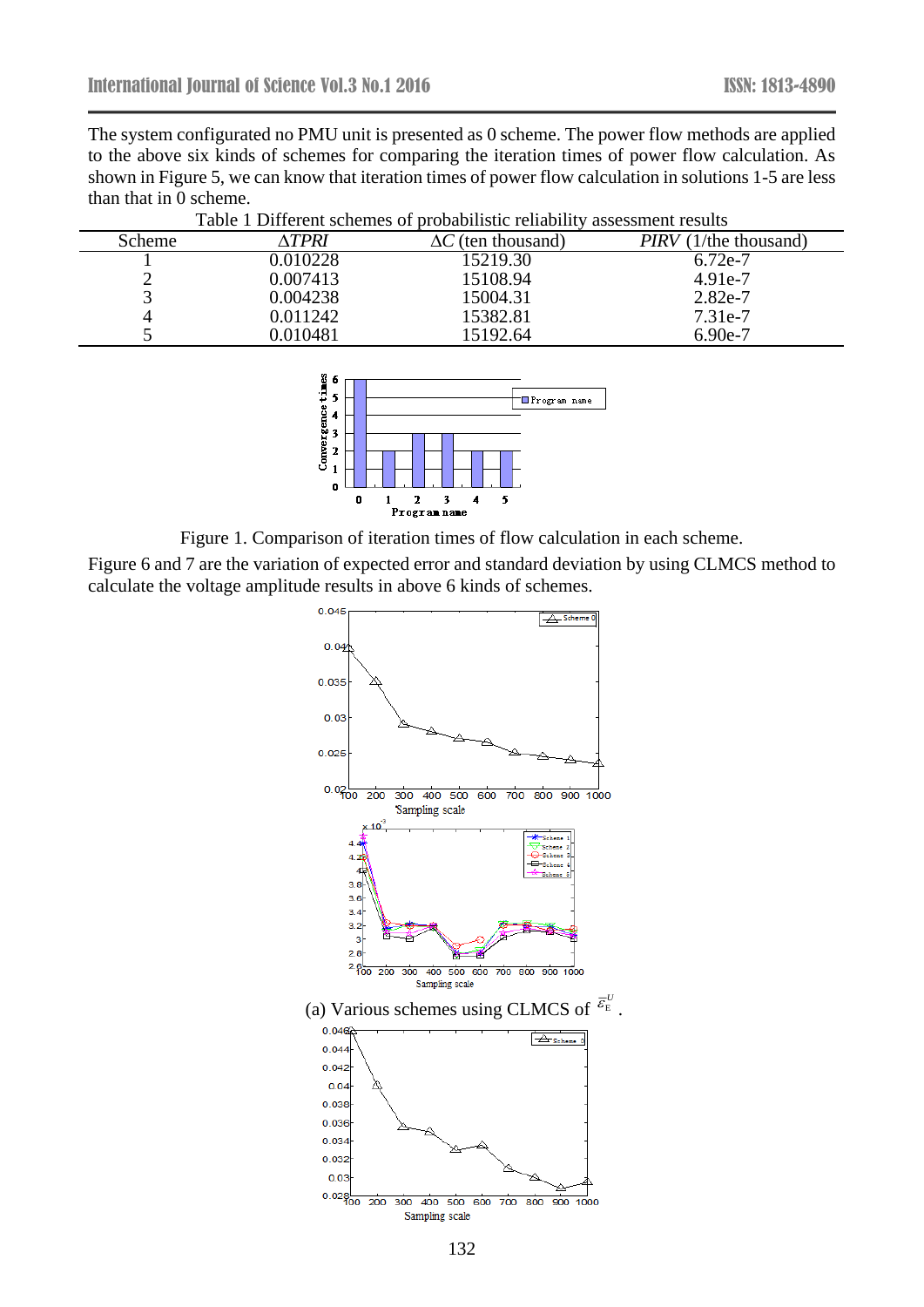

(b) Various schemes using CLMCS of  $\bar{\epsilon}_{\text{DIO0}}^{U}$  contrast. Figure 3. Various schemes CLMCS of  $\bar{e}^U_D$  contrast.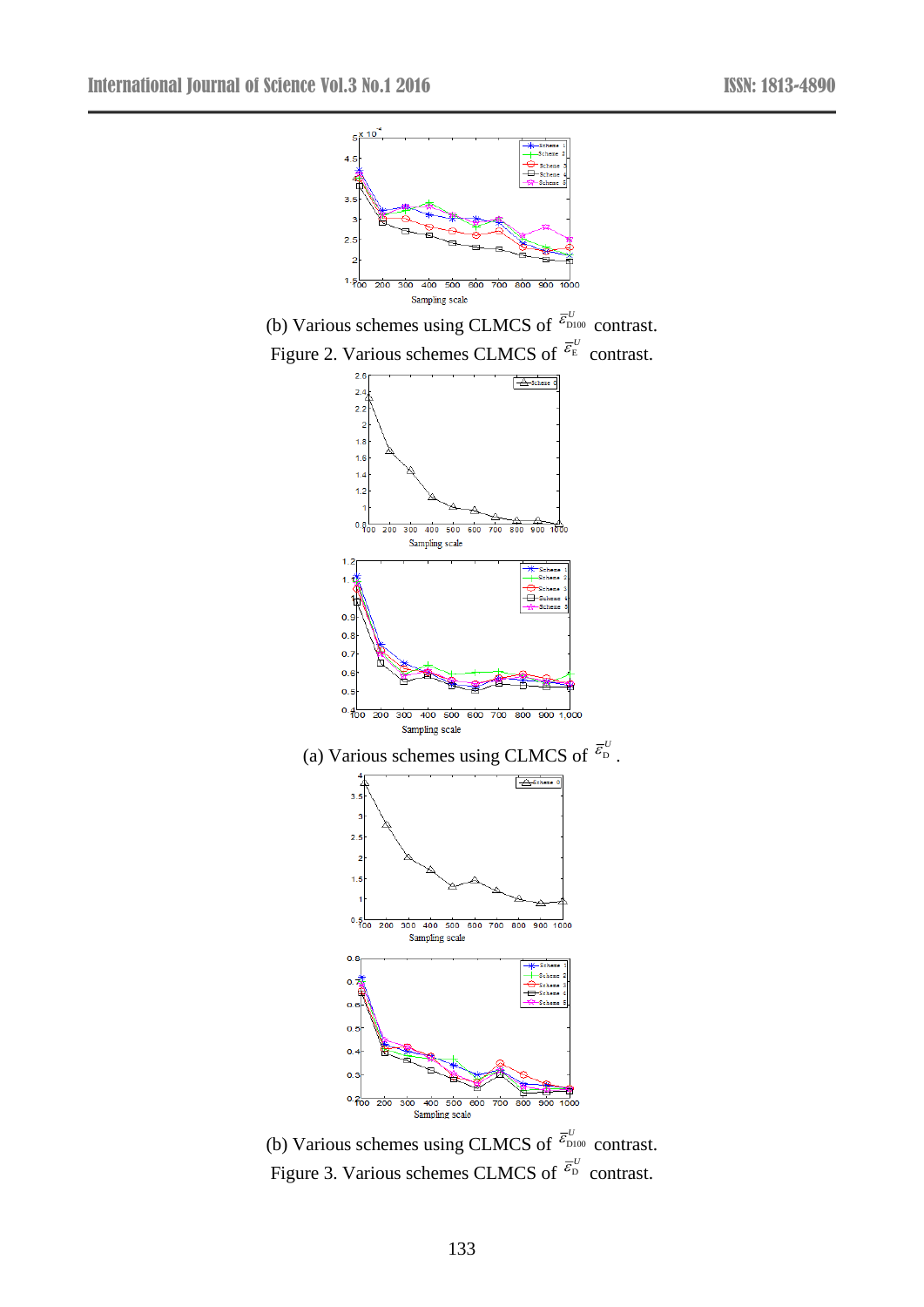| Table 2 Comparison of $\overline{\epsilon}_{E}$ in various schemes |                                                                                                               |               |                       |  |  |
|--------------------------------------------------------------------|---------------------------------------------------------------------------------------------------------------|---------------|-----------------------|--|--|
| Scheme                                                             |                                                                                                               | Average Value | <b>Standard Value</b> |  |  |
|                                                                    | $\bar{\mathcal{E}}_E^U\big/ \%$                                                                               | $3.02e-2$     | 3.42e-2               |  |  |
|                                                                    | $\bar{\varepsilon}_E^{\theta}/\%$                                                                             | 0.78          | 0.69                  |  |  |
| $\boldsymbol{0}$                                                   | $\bar{\mathcal{E}}_{E}^{Q_{ij}}\big / \%$                                                                     | 1.6           | 0.79                  |  |  |
|                                                                    |                                                                                                               | 1.28          | 1.23                  |  |  |
|                                                                    | $\overline{\varepsilon_{E}^{U}}$ /%                                                                           | $3.22e-2$     | 2.94e-4               |  |  |
|                                                                    | $\bar{\varepsilon}_{\scriptscriptstyle E}^{\scriptscriptstyle \theta}/\%$                                     | 0.24          | 6.89e-3               |  |  |
| $\mathbf{1}$                                                       | $\bar{\mathcal{E}}_{E}^{\mathcal{Q}_{ij}}\big / \%$                                                           | 0.27          | 5.87e-3               |  |  |
|                                                                    | $\bar{\mathcal{E}}_{E}^{\mathcal{Q}_{ij}}\big / \%$                                                           | 0.36          | 0.0481                |  |  |
|                                                                    | $\overline{\varepsilon_{\scriptscriptstyle\! F}^{\scriptscriptstyle U}}\,/$ %                                 | $3.21e-3$     | 2.95e-4               |  |  |
|                                                                    | $\bar{\varepsilon}_{\scriptscriptstyle E}^{\scriptscriptstyle \theta}/\%$                                     | 0.31          | 7.25e-3               |  |  |
| $\overline{2}$                                                     | $\bar{\mathcal{E}}_{E}^{\mathcal{Q}_{ij}}\big / \%$                                                           | 0.32          | 5.99e-3               |  |  |
|                                                                    | $\frac{\overline{\mathcal{E}}_{E}^{Q_{ij}}\left/ \right.}{\overline{\mathcal{E}}_{E}^{U}\left/ \right. \!\%}$ | 0.24          | 0.0513                |  |  |
|                                                                    |                                                                                                               | 3.21e-3       | 2.76e-4               |  |  |
|                                                                    | $\bar{\varepsilon}_{\scriptscriptstyle E}^{\scriptscriptstyle \theta}/\mathrm{\%}$                            | 0.35          | 7.48e-3               |  |  |
| 3                                                                  | $\bar{\mathcal{E}}_{E}^{\mathcal{Q}_{ij}}\big / \%$                                                           | 0.29          | 6.04e-3               |  |  |
|                                                                    | $\frac{\overline{\cal E}_E^{\mathcal{Q}_{ij}}\big/\mathcal{Y}_0}{\overline{\cal E}_E^U\big/\mathcal{Y}_0}$    | 0.33          | 0.0328                |  |  |
|                                                                    |                                                                                                               | 2.95e-3       | 2.50e-4               |  |  |
|                                                                    | $\bar{\varepsilon}_E^{\theta}/\%$                                                                             | 0.51          | 6.75e-3               |  |  |
| $\overline{4}$                                                     | $\bar{\mathcal{E}}_{E}^{\mathcal{Q}_{ij}}\big / \%$                                                           | 0.19          | 5.22e-3               |  |  |
|                                                                    |                                                                                                               | 0.11          | 0.0184                |  |  |
|                                                                    | $\bar{\varepsilon}^{\scriptscriptstyle U}_{\scriptscriptstyle F}/\%$                                          | 3.19e-3       | 3.07e-4               |  |  |
|                                                                    | $\bar{\varepsilon}_E^{\theta}/\%$                                                                             | 0.19          | 7.14e-3               |  |  |
| 5                                                                  | $\bar{\mathcal{E}}_{E}^{\mathcal{Q}_{ij}}\big / \%$                                                           | 0.23          | 5.96e-3               |  |  |
|                                                                    | $\bar{\mathcal{E}}_{E}^{\mathcal{Q}_{ij}}\big/\%$                                                             | 0.27          | 0.0502                |  |  |

Table 2 and 3 are the data result of  $\bar{\epsilon}_{E}$  and  $\bar{\epsilon}_{D}$  obtained by using CLMCS probabilistic power flow calculation method in various schemes.

| Table 3 Comparison of $\bar{\varepsilon}_{\text{D}}$ in various schemes |                                                                                                                                                                                             |               |                       |  |  |
|-------------------------------------------------------------------------|---------------------------------------------------------------------------------------------------------------------------------------------------------------------------------------------|---------------|-----------------------|--|--|
| Scheme                                                                  |                                                                                                                                                                                             | Average Value | <b>Standard Value</b> |  |  |
|                                                                         |                                                                                                                                                                                             | 1.19          | 1.71                  |  |  |
|                                                                         | $\frac{\bar{\varepsilon}_D^U}{\bar{\varepsilon}_D^{\theta}/\%}$                                                                                                                             | 2.64          | 2.12                  |  |  |
| $\theta$                                                                | $\overline{\varepsilon_D}^{P_{ij}}/96$                                                                                                                                                      | 2.77          | 2.12                  |  |  |
|                                                                         | $\overline{\varepsilon}_{D}^{\overline{\mathcal{Q}_{ij}}}/\mathcal{Y}_{0}$                                                                                                                  | 3.12          | 2.11                  |  |  |
|                                                                         |                                                                                                                                                                                             | 0.64          | 0.36                  |  |  |
|                                                                         |                                                                                                                                                                                             | 0.98          | 0.71                  |  |  |
|                                                                         | $\begin{split} \overline{\mathcal{E}}^{U}_{D}/\% \ \overline{\mathcal{E}}^{ \theta}_{D}/\% \ \overline{\mathcal{E}}^{ P_{ij}}_{D}/\% \ \overline{\mathcal{E}}^{ Q_{ij}}_{D}/\% \end{split}$ | 0.88          | 0.62                  |  |  |
|                                                                         |                                                                                                                                                                                             | 0.81          | 0.55                  |  |  |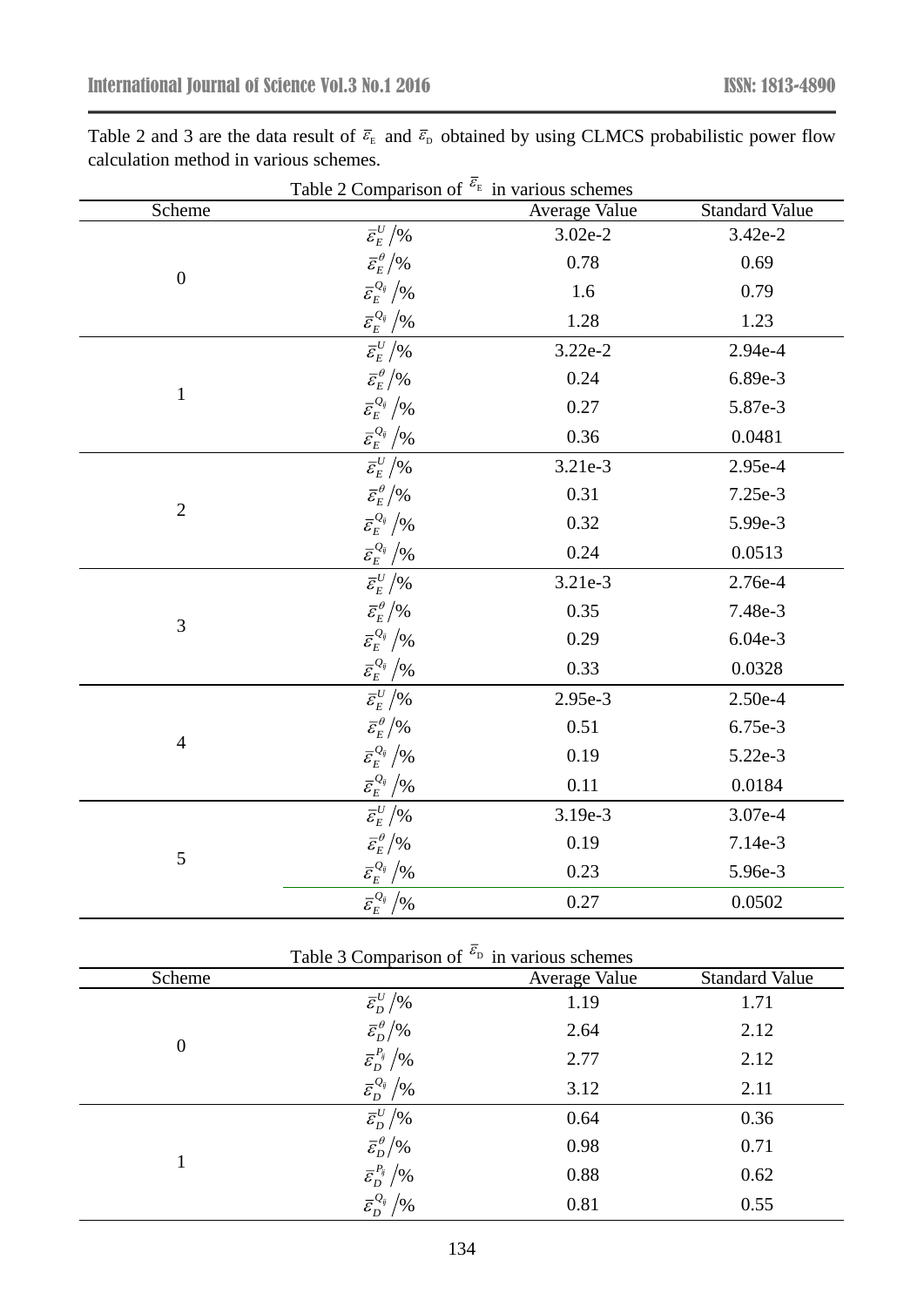|                | $\bar{\varepsilon}_{\scriptscriptstyle D}^{\scriptscriptstyle U}/\%$                                                      | 0.65     | 0.35 |
|----------------|---------------------------------------------------------------------------------------------------------------------------|----------|------|
|                | $\bar{\varepsilon}_D^{\theta}/\%$                                                                                         | 0.95     | 0.69 |
| $\mathbf{2}$   | $\bar{\mathcal{E}}_{D}^{P_{ij}}\big / \%$                                                                                 | 0.84     | 0.61 |
|                | $\bar{\varepsilon}_{\scriptscriptstyle D}^{\scriptscriptstyle Q_{ij}}\left/ \!\! \right. \!\! \gamma_{\!0}$               | $0.80\,$ | 0.52 |
|                | $\bar{\varepsilon}_{D}^{U}/\%$                                                                                            | 0.64     | 0.36 |
|                | $\bar{\varepsilon}^{\scriptscriptstyle{\theta}}_{{\scriptscriptstyle{D}}}/\%$                                             | 0.95     | 0.68 |
| 3              | $\bar{\mathcal{E}}_{D}^{P_{ij}}\big / \%$                                                                                 | 0.83     | 0.63 |
|                | $\bar{\mathcal{E}}_D^{\mathcal{Q}_{ij}} \big/ \%$                                                                         | 0.81     | 0.53 |
|                | $\bar{\varepsilon}_{D}^{U}/\%$                                                                                            | 0.95     | 0.32 |
|                | $\bar{\mathcal{E}}_E^\theta\big/ \%$                                                                                      | 0.93     | 0.66 |
| $\overline{4}$ | $\bar{\varepsilon}_{\scriptscriptstyle D}^{\scriptscriptstyle P_{ij}}\left/ \!\! \right. \!\! \gamma_0$                   | 0.81     | 0.58 |
|                | $\bar{\mathcal{E}}_D^{\mathcal{Q}_{ij}} \big/ \%$                                                                         | 0.76     | 0.49 |
|                | $\overline{\varepsilon_D^{\scriptscriptstyle U}/\mathcal{C}}$                                                             | 0.63     | 0.35 |
|                | $\bar{\varepsilon}_D^{\theta}/\%$                                                                                         | 0.96     | 0.70 |
| 5              | $\bar{\mathcal{E}}_{D}^{P_{ij}}\big / \%$                                                                                 | 0.84     | 0.59 |
|                | $\bar{\varepsilon}_{\scriptscriptstyle D}^{\scriptscriptstyle Q_{ij}}\left/ \right. \!\! \gamma_{\!\scriptscriptstyle 0}$ | 0.78     | 0.53 |

Through the comparison of figure 2,3 and table 2,3, error value of the power flow calculation results of scheme 4 is shown minimum. Scheme 4 is verified as the optimal solution. This proves the selected best solution is correct.

# **4. Conclusion**

This paper puts forward the concept of system incomplete observed depth, and PMU optimized configuration method under the situation of system incompletely observed is studied. Provision of system configurated one or two PMU devices, the incomplete observed depth of different configuration schemes are compared. If there are a variety of schemes whose the minimum incomplete observed depth are the same, then by calculating the probability reliability evaluation index, we can select the maximum value of the reliability incremental value as the final configuration results. And the scheme is uniquely determined. Then the CLMCS probabilistic power flow calculation method can be used to verify the correctness of the selected configuration scheme, do flow calculation for each scheme, and compare the calculation results. And this method is applied to the IEEE14 node system and New England 39 node system to carry on the simulation. The number of power flow calculation iterations that PMU configurated in different locations are compared. As the same time, taking advantage of CLMCS method, we can calculate deviation situation. Considering the PMU optimal configuration under the situation of system incompletely observability has practical significance to the grid. In this paper, we use the probabilistic reliability index to select the optimal scheme is because of considering the economic investment case of the system. Using CLMCS algorithm to verify the correctness of the selected scheme is due to the outstanding features of the algorithm: The realization of the algorithm is relatively simple, and has high calculation accuracy; the algorithm can effectively analyze the correlation between input random variables; Each type of input random variable will not have constraint effect on the phase correlation; The cases of output variables are more comprehensive.

# **Acknowledgments**

This work was supported by Scientific Research Fund of Heilongjiang Provincial Education Department (NO: 12541071)